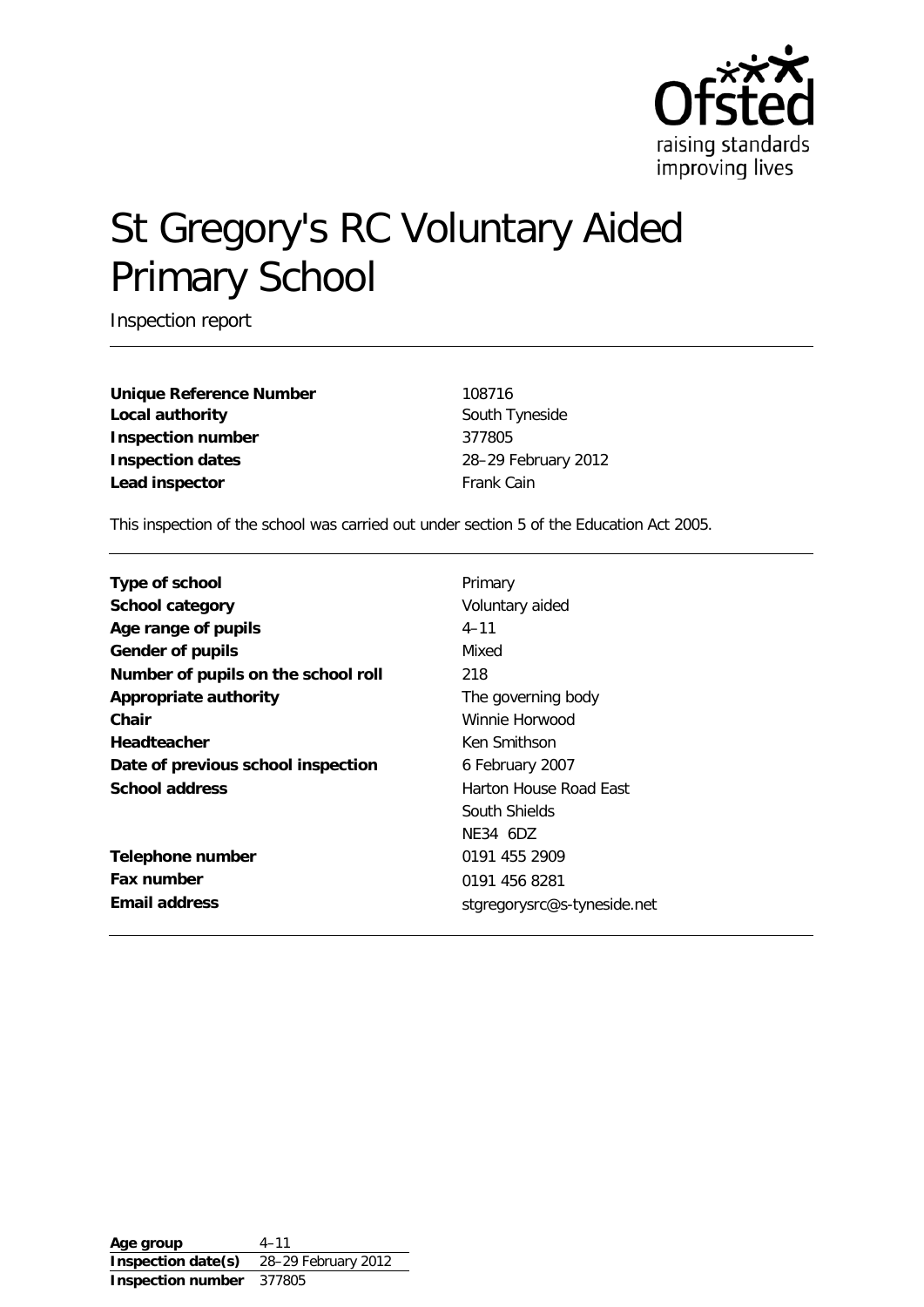

You can use Parent View to give Ofsted your opinion on your child's school. Ofsted will use the information parents and carers provide when deciding which schools to inspect and when.

You can also use Parent View to find out what other parents and carers think about schools in England. You can visit www.parentview.ofsted.gov.uk, or look for the link on the main Ofsted website: www.ofsted.gov.uk

The Office for Standards in Education, Children's Services and Skills (Ofsted) regulates and inspects to achieve excellence in the care of children and young people, and in education and skills for learners of all ages. It regulates and inspects childcare and children's social care, and inspects the Children and Family Court Advisory Support Service (Cafcass), schools, colleges, initial teacher training, work-based learning and skills training, adult and community learning, and education and training in prisons and other secure establishments. It assesses council children's services, and inspects services for looked after children, safeguarding and child protection.

Further copies of this report are obtainable from the school. Under the Education Act 2005, the school must provide a copy of this report free of charge to certain categories of people. A charge not exceeding the full cost of reproduction may be made for any other copies supplied.

If you would like a copy of this document in a different format, such as large print or Braille, please telephone 0300 123 4234, or email [enquiries@ofsted.gov.uk](mailto:enquiries@ofsted.gov.uk)

You may copy all or parts of this document for non-commercial purposes, as long as you give details of the source and date of publication and do not alter the information in any way.

To receive regular email alerts about new publications, including survey reports and school inspection reports, please visit our website and go to 'Subscribe'.

Piccadilly Gate Store Street Manchester M1 2WD

T: 0300 123 4234 Textphone: 0161 618 8524 [enquiries@ofsted.gov.uk](mailto:enquiries@ofsted.gov.uk) [www.ofsted.gov.uk](http://www.ofsted.gov.uk/)



© Crown copyright 2012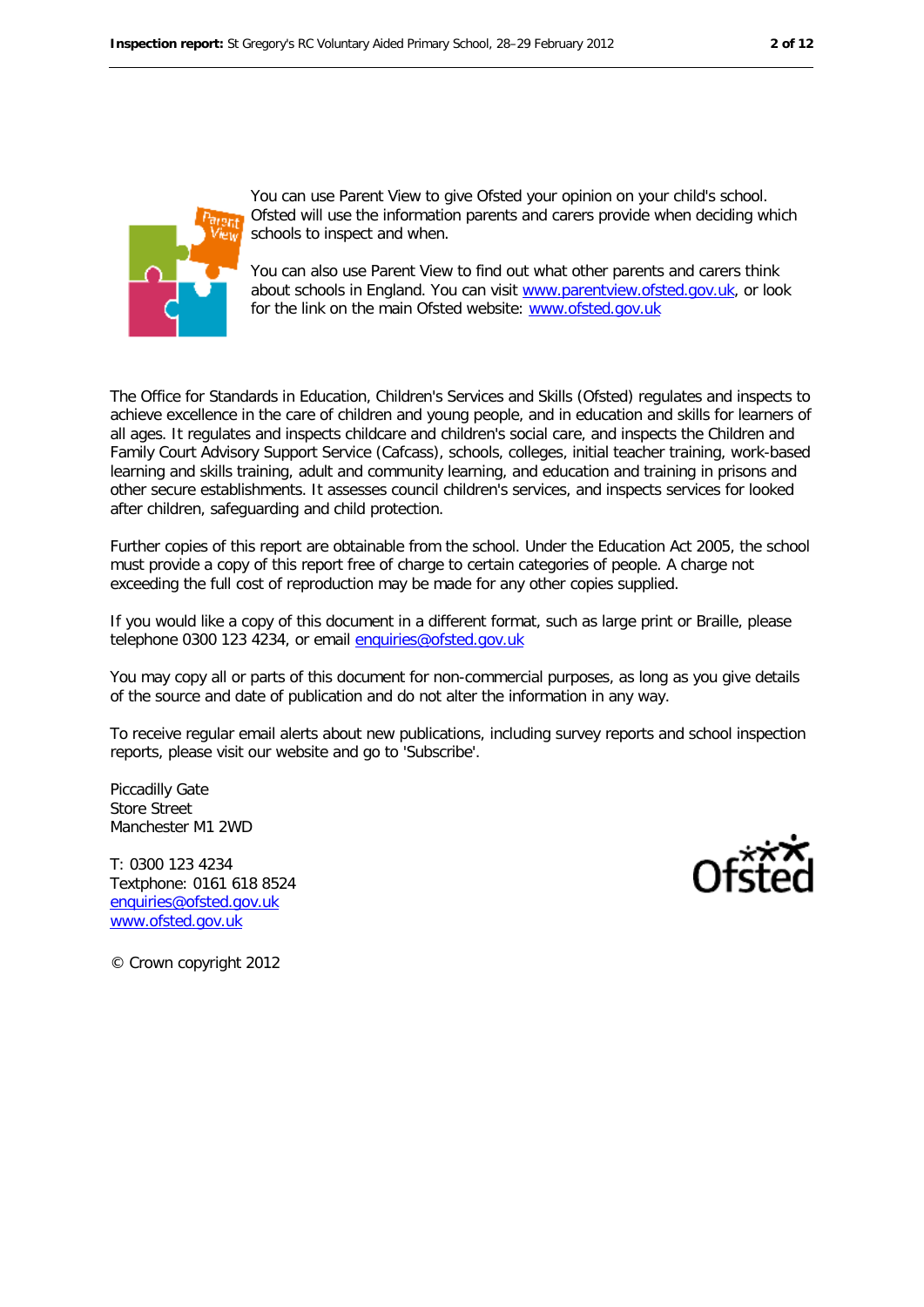# **Introduction**

Inspection team

Frank Cain Sheila Mawer Additional inspector Additional inspector

This inspection was carried out with two days' notice. The inspectors visited 14 lessons or parts of lessons taught by eight different teachers and they also looked at pupils' work. They listened to pupils read and talked to them about how much reading they do. Discussions took place with members of the governing body, staff and groups of pupils. The inspectors took account of the responses to the on-line questionnaire (Parent View) in planning the inspection. They observed the school's work and looked at documents, including those relating to safeguarding, the school's improvement plan and self-evaluation records, minutes of governing body meetings and the school's own assessment data. The inspectors analysed questionnaires from pupils and staff, as well as those from 125 parents and carers.

# **Information about the school**

St Gregory's Primary is an average-sized primary school. The proportion of pupils known to be eligible for free school meals is well below average. The proportion of disabled pupils and those who have special educational needs is below average at school action, while the proportion on school action plus and with a statement of special educational needs is above average. Most pupils are of White British heritage. A small percentage is from minority ethnic groups. Pupil mobility in and out of the school is much lower than average. The school meets the current floor standard. The school has been awarded Activemark and Healthy Schools status.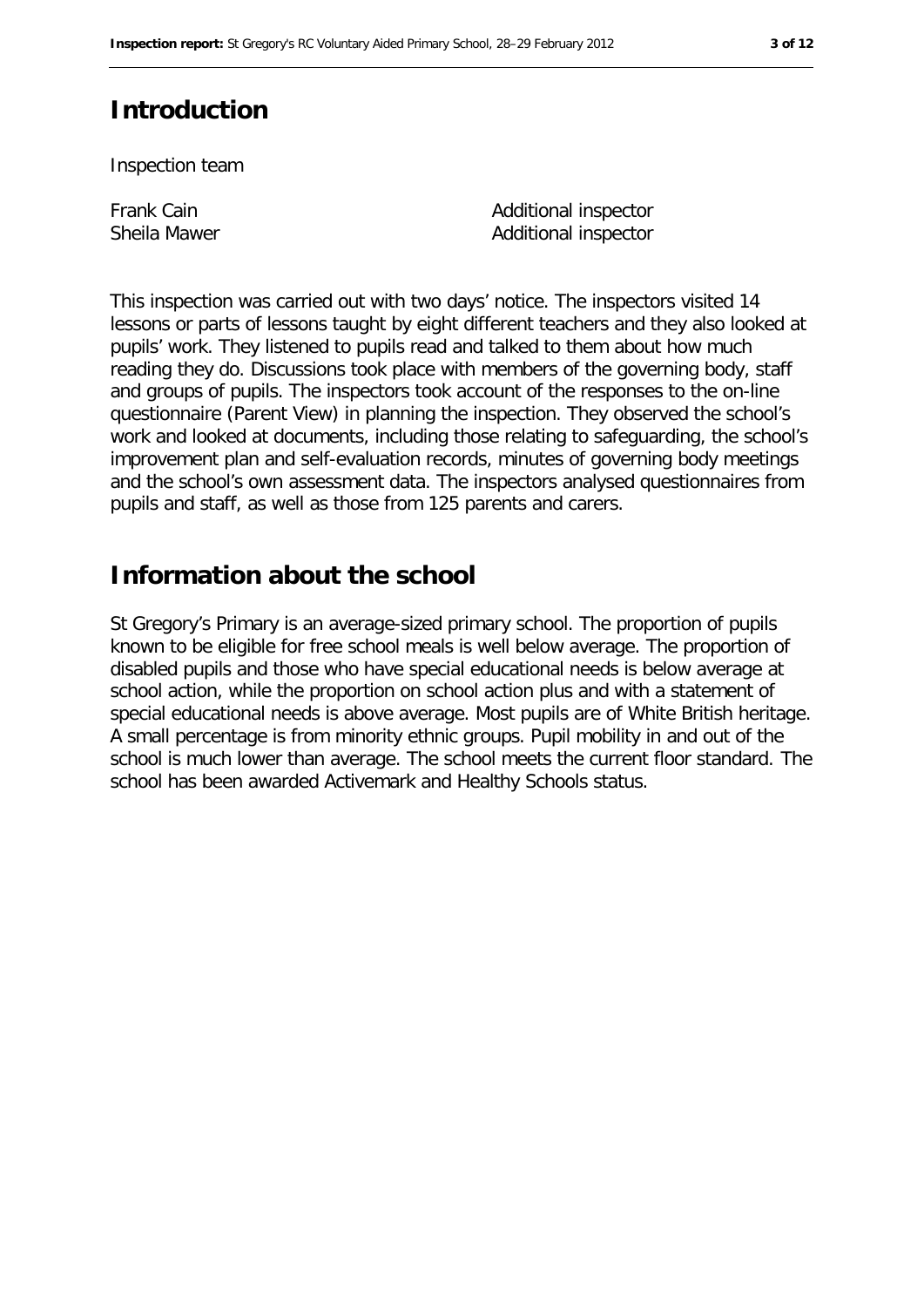**Inspection grades: 1 is outstanding, 2 is good, 3 is satisfactory and 4 is inadequate** Please turn to the glossary for a description of the grades and inspection terms

# **Inspection judgements**

| <b>Achievement of pupils</b>   |  |
|--------------------------------|--|
| Quality of teaching            |  |
| Behaviour and safety of pupils |  |
| Leadership and management      |  |

## **Key Findings**

- St Gregory's is an outstanding school. The pupils enter nursery with skills slightly below the levels expected for their age but when they leave at the end of Year 6, their attainment is well above the national average due to outstanding teaching, highly effective leadership and a rich and vibrant curriculum. In many cases, pupils are up to two terms ahead of those elsewhere.
- Almost all pupils make excellent progress. The skills of children are quickly developed in the Early Years Foundation Stage and so they make rapid progress. By the end of Year 2, attainment is generally above the national average, and progress accelerates further in Years 3 to 6. This pattern of high achievement has been sustained over a number of years.
- Much evidence of excellent teaching was seen across the school and teaching was always at least good. Teachers' enthusiasm and excellent subject knowledge are key to motivating and engaging pupils, helped by very skilful support assistants. Teachers' planning shows that they tailor their lessons to match the needs of different abilities, but in a small number of lessons it was less successfully done and as a result, progress slowed a little. Excellent examples of marking of pupils' work were observed across the school, but there were inconsistencies between some classes in the quality of advice given on how to improve a piece of work.
- The behaviour of children is outstanding. Not a single child in their questionnaire had any concerns whatsoever about behaviour in lessons, around the school or with bullying. This helps to show that behaviour is of a consistently high standard over time. Pupils' attitudes to learning are extremely positive. They are all very keen to learn and are totally engaged in learning in class.
- The leadership and management of the school, including that of teaching and management of performance, are excellent. The headteacher's drive and vision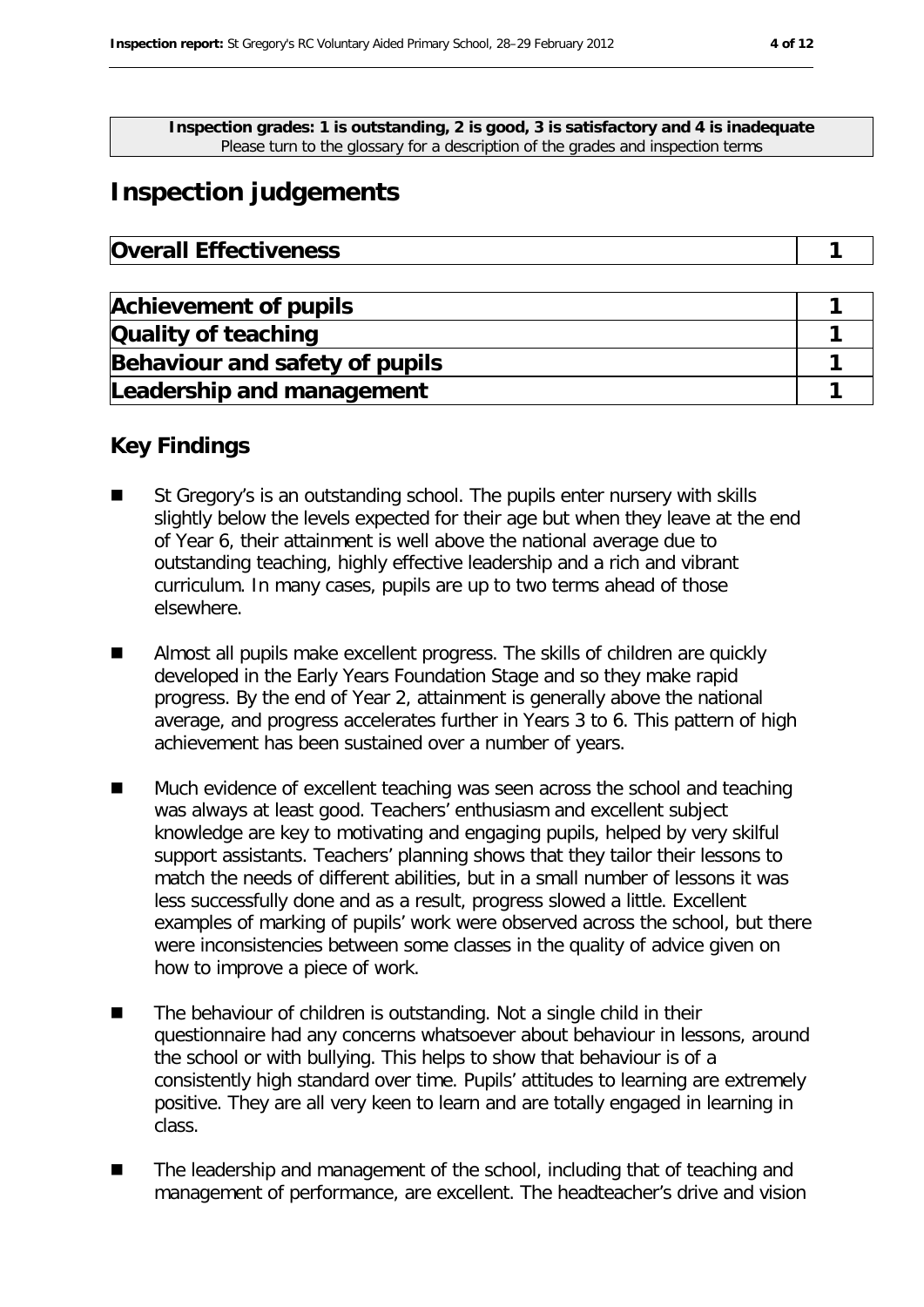have had a major impact on school improvements since the previous report. Areas previously identified as weaknesses have been tackled successfully. The school has an outstanding capacity for sustained improvement.

## **What does the school need to do to improve further?**

- Ensure that the rapid progress made by the vast majority of pupils is extended further by:
	- always precisely matching activities to pupils' learning needs
	- providing consistently high quality advice to pupils on how to improve their work.

## **Main Report**

#### **Achievement of pupils**

Outstanding attainment and a high degree of pupils' enjoyment in learning have helped to create a very successful school. The school is well above the minimum standard expected of primary schools nationally. Children get off to an excellent start in reception and make rapid progress from their starting points. The well-organised learning environment provides children with exciting learning opportunities, allowing them to make choices and develop outstanding behaviour. Very good adult support helps to develop children's vocabulary and practise the sounds that letters make.

In lessons in Key Stage 1 and 2, pupils are enthusiastic to show what they know and understand. In every lesson they are keen to start their work. Inspirational teaching motivates pupils, making them very enthusiastic learners. This was observed, for example, in a role play exercise about refugees during the Second World War, when pupils' imaginations were fully engaged to extend their understanding of the lives of others. Almost all pupils make very good progress as they move through the school and their attainment is well above average. Disabled pupils and those who have special educational needs progress at a similar rate to others because of carefully targeted support. Support staff were seen to be making an exceptional contribution in a number of lessons across the school to the achievement of pupils. There is no difference in the attainment of boys and girls over time, although in 2011 boys overtook girls in Key Stage 2 tests. Pupils who show signs that they might be falling behind get speedy access to extra tuition, which helps them to improve.

Pupils' attainment in reading at the end of Year 2 is above average and at the end of Year 6 well above average. This reflects the high priority the school places on developing good literacy skills. Pupils enjoy reading and most read at home. Younger ones said that they liked reading out loud to an adult. Most pupils read confidently and the older ones varied the expression in their voices to match the meaning in the texts they were reading. On occasions, older pupils met with words they did not fully comprehend and younger pupils made good guesses indicating that teachers' high expectations sometimes led to the choice of a challenging read.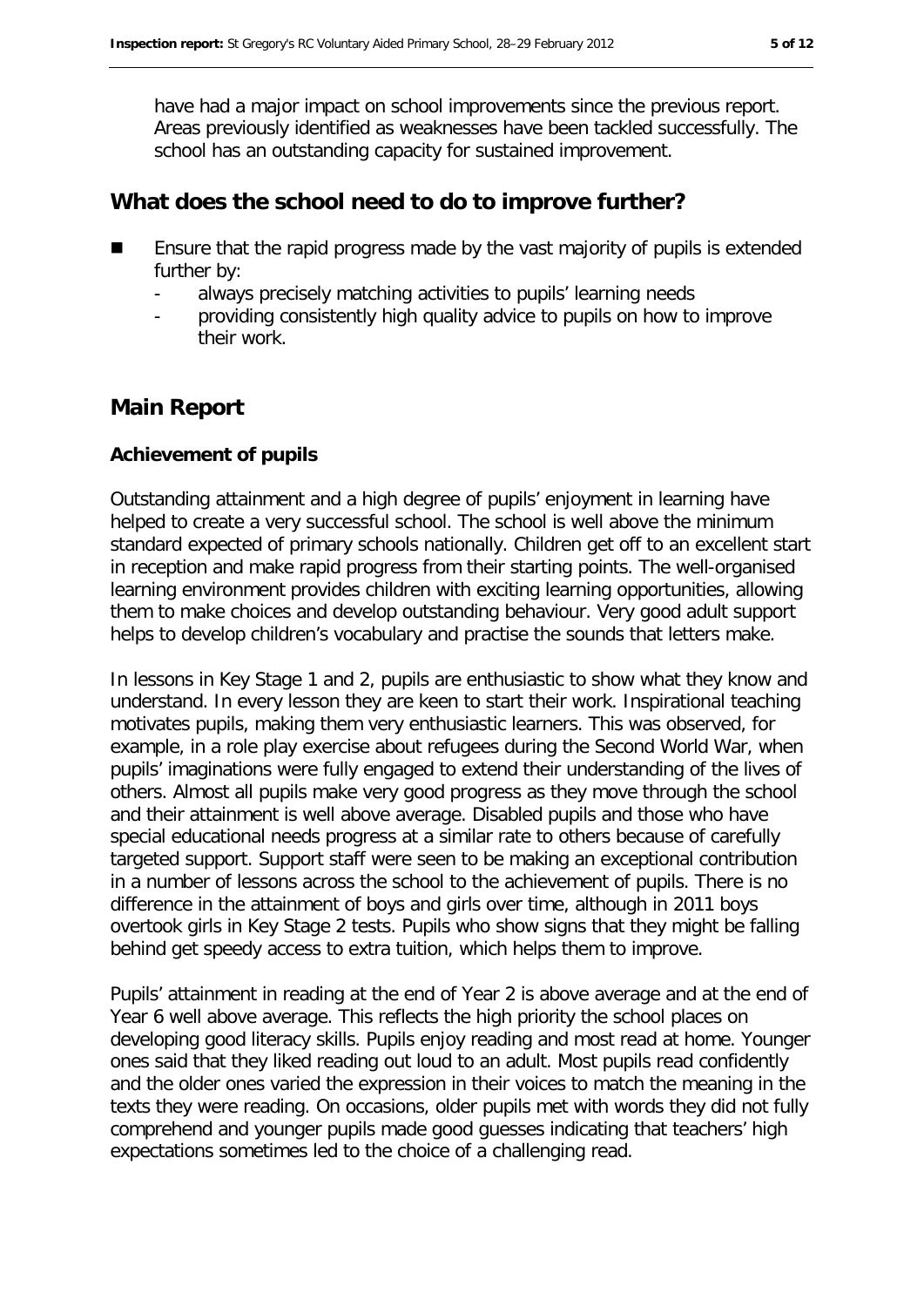In agreement with inspectors, an overwhelming number of parents and carers indicated in the questionnaire that the school met their children's needs, that they were making very good progress and that the school helps them to support their children's learning. The pupils were also extremely positive in their understanding of how much they were learning in school.

#### **Quality of teaching**

Evidence from the inspection supports the views of the overwhelming majority of parents and carers that teaching is outstanding. Teachers use a wide range of learning opportunities to generate pupils' high levels of enthusiasm and commitment to learning. Year 1 pupils were fascinated by the mysterious handprints that were appearing in different areas of the school made by a large three-fingered monster. They spoke excitedly in the dinner queue as to what it might look like and where it might be hiding. Year 4 pupils were seen rapidly acquiring historical skills of investigation and using artefacts to find out about the Tudor ship the Mary Rose, which provided excellent opportunities for stimulating discussion.

Teachers have high expectations of pupils and regularly check pupils' learning throughout lessons. Time is used extremely well in lessons so that the pace of learning is often outstanding. The assessment and tracking of pupils' prior skills, knowledge and understanding are rigorous. Teachers use the information exceptionally well to plan and set challenging tasks, which usually match individual needs. On a very few occasions, however, activities fail to fully match pupils' learning needs. Disabled pupils and those who have special educational needs were seen in many lessons to be making excellent progress, helped by good resources and skilled support staff. Since the previous inspection, improvements have been made to extend pupils' knowledge of their own learning and to help them work towards clearly explained targets. Marking of work generally provides pupils with well targeted and specific advice on how to improve. Occasionally, marking gave comments that were too general.

In the vibrant curriculum, drama is used to great effect to stimulate interest and develop excitement. Specific attention is given in lessons to developing pupils' spiritual, moral, social and cultural development. Talking partners and group work are well organised and pupils were heard taking on roles of responsibility and organising their own learning, searching for facts about elephants, for example, to write a report. Pupils are well aware of different faiths and understand the problems in less well-developed countries, such as Tanzania through their work with the charity, CAFOD. The curriculum fosters excellent cultural development, not least through the school's extremely popular annual Shakespearean production, which is used in English to write character studies as well for imaginative artwork. Pupils' social development, and their understanding about modern Britain was seen in a Year 3 class when they were observed in a role play situation about travel agents, so that pupils could better understand the work that they did. Pupils' questionnaire answers, and pupils interviewed, were extremely positive about the teaching and learning experiences they receive in school.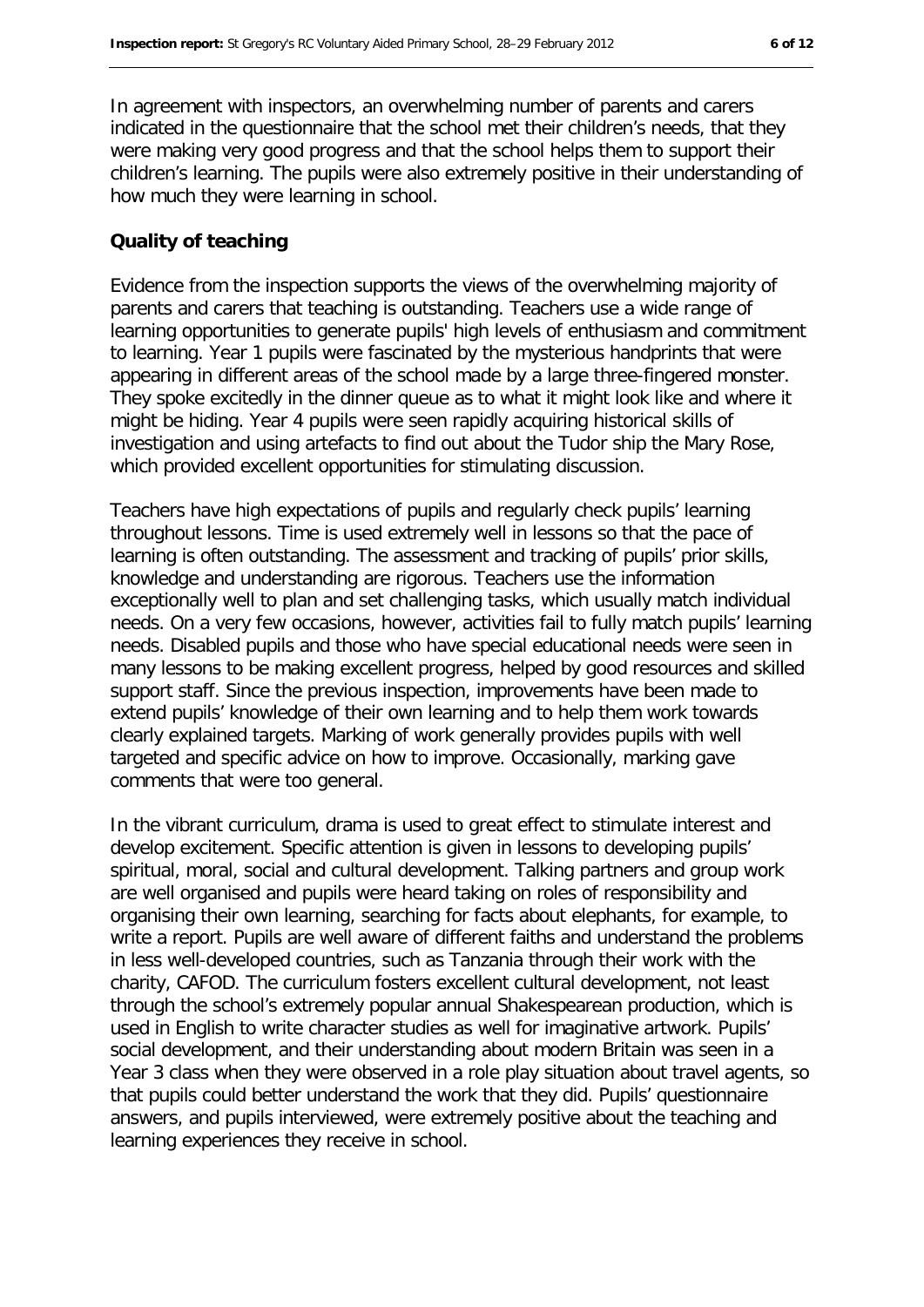#### **Behaviour and safety of pupils**

The behaviour of pupils in lessons and around the school is impeccable. This outstanding behaviour is typical for the school, as seen in evidence such as the school behaviour log, which shows no racist incidents and very few examples of poor behaviour generally. An overwhelming majority of parents and carers say behaviour is good and most thought that the school would deal very effectively with any bullying that might occur. Pupils say that bullying of any type is unheard of and they were unanimous in stating that if it did occur it would be dealt with very well. They are well aware of the different forms that bullying could take and understand what to do to prevent it occurring, including when using computers, for example. The youngest children displayed amazing self-discipline in school. They queued sensibly for lunch chatting quietly and happily with each other with minimal staff supervision. The school is very supportive of those whose circumstances make them vulnerable, and concerns around pupils' welfare are rigorously followed up. Pupils were extremely polite to others and their attitude to their work was exemplary. All pupils worked well and the high quality of past work seen, of older pupils in particular, showed that they took a great deal of pride in what they did.

Pupils have a great deal of respect for others, in and out of lessons and make an exceptional contribution to the highly positive ethos of the school. Older pupils proudly help younger ones and act as splendid role models during lunchtime. Parents and carers who answered the inspection questionnaire were almost unanimous in their belief that their children are safe at school. All groups of pupils also said that they felt safe in the school. Attendance is well above average and has been for a considerable time. Children are consistently punctual. One parent representing parental approval for the school said that when her child came home he talked 'excitedly about his friends, teachers and experiences'.

#### **Leadership and management**

Leaders and managers at all levels, including the governing body, share the headteacher's highly successful drive for continual improvement. 'Good is not good enough' is a commonly used school slogan. The school has maintained significantly high levels of attainment and pupils' progress for the last three years. It has improved teaching by rigorous internal monitoring, targeted professional development and also by external advisors pinpointing areas of development. Teamwork in the school is strong and staff morale is very high. The senior team checks the school's performance rigorously. They use their excellent skills to offer constructive advice and training. The 'learning dialogues' for staff are excellent opportunities in professional development time when teachers share good practice and offer constructive advice to others. Teachers also raise whole staff awareness of current ideas in teaching on a regular basis. Leaders other than the headteacher, carry out their roles very effectively and have an important impact on improving provision and pupils' achievement. The school demonstrates a strong capacity to continue to improve in the future.

Safeguarding requirements are met. Good practice in safeguarding and child protection is evident in all areas of the school's work. Regular quality training ensures that all adults are fully up to date with how best to ensure the school is safe for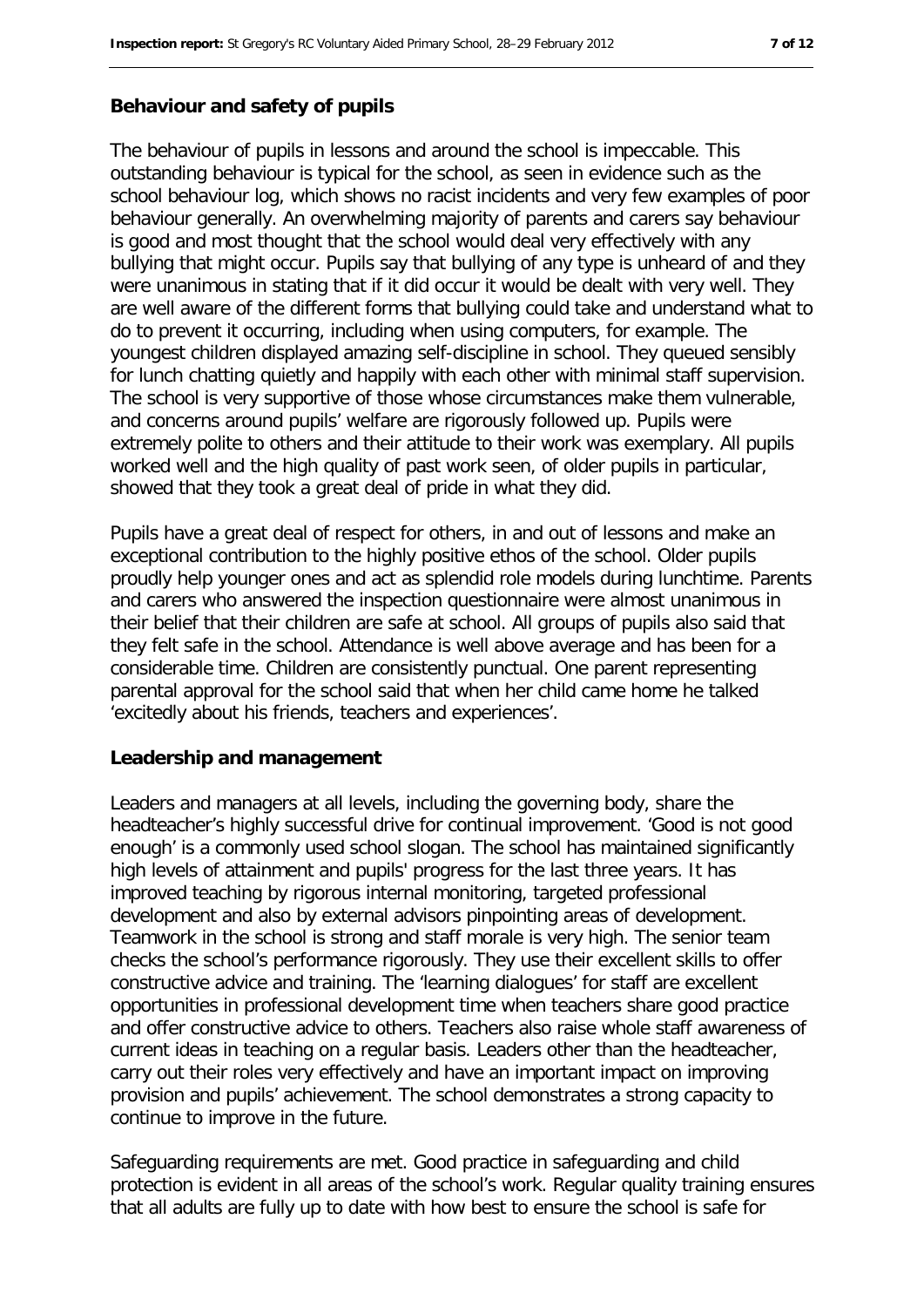everyone. The governing body has a clear understanding of its role and its members have a good understanding of the school's strengths. The school leaders at all levels place the promotion of equality of opportunity at the heart of its work. There is no evidence of discrimination of any sort in this caring inclusive school. The school's engagement with parents and carers is outstanding. Their views are listened to and good ideas are readily adopted by the headteacher.

School leaders have ensured that the curriculum is outstanding and pupils' social, moral, spiritual and cultural development is threaded through this to give the pupils a very good start to their development. The curriculum is rich and inspiring. Pupils learn a great deal through visits to study the local coastline for example. They get the chance to experience residential visits to the Lake District as well as to Belgium. There are a wide variety of after-school activities that a number of parents and carers said were valuable. They include a popular class to learn Chinese and the culture of its people.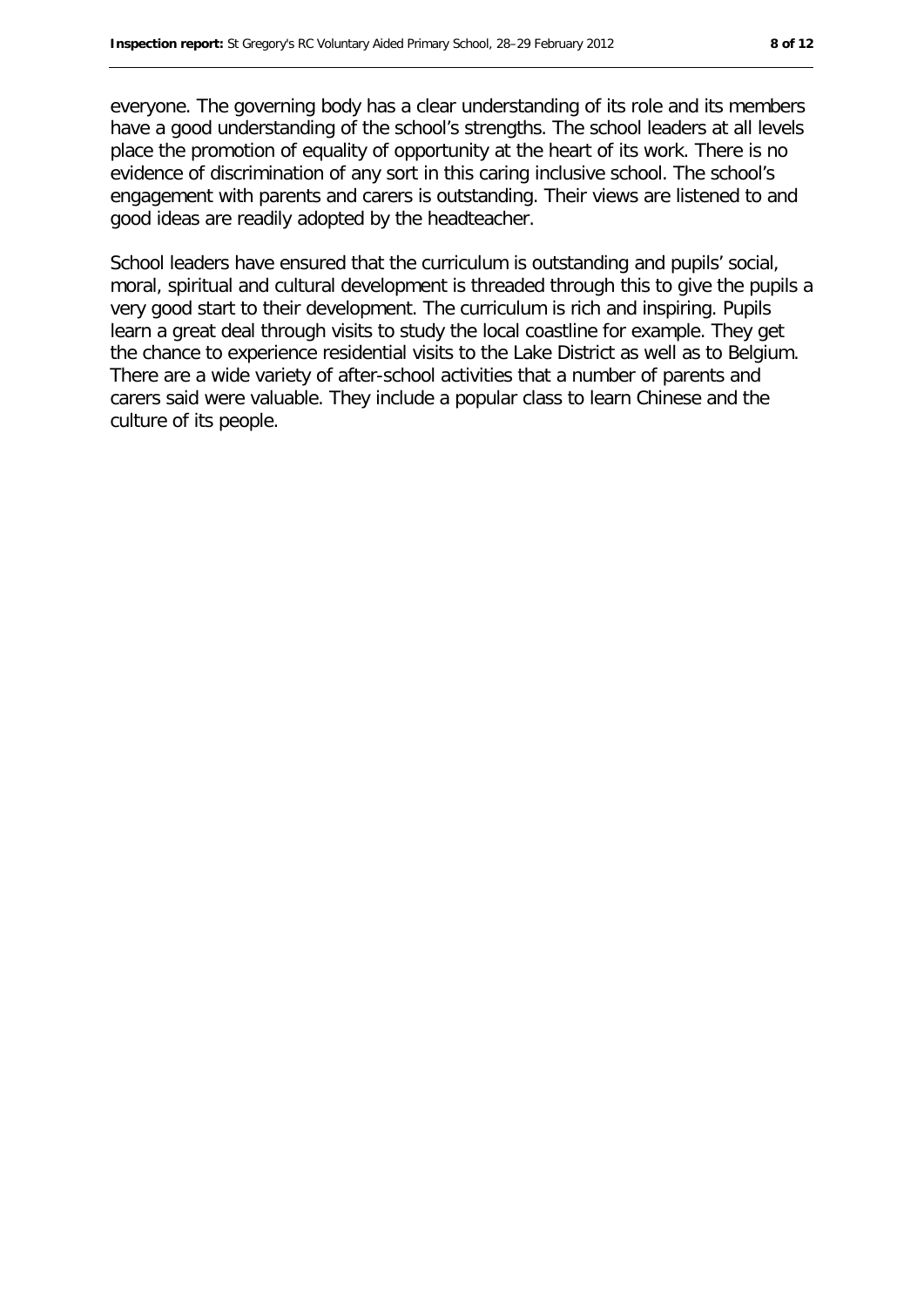# **Glossary**

## **What inspection judgements mean**

| Grade   | Judgement    | <b>Description</b>                                                                                                                                                                                                            |
|---------|--------------|-------------------------------------------------------------------------------------------------------------------------------------------------------------------------------------------------------------------------------|
| Grade 1 | Outstanding  | These features are highly effective. An outstanding school<br>provides exceptionally well for all its pupils' needs.                                                                                                          |
| Grade 2 | Good         | These are very positive features of a school. A school that is<br>good is serving its pupils well.                                                                                                                            |
| Grade 3 | Satisfactory | These features are of reasonable quality. A satisfactory school<br>is providing adequately for its pupils.                                                                                                                    |
| Grade 4 | Inadequate   | These features are not of an acceptable standard. An<br>inadequate school needs to make significant improvement in<br>order to meet the needs of its pupils. Ofsted inspectors will<br>make further visits until it improves. |

### **Overall effectiveness of schools**

|                      | Overall effectiveness judgement (percentage of schools) |      |              |            |
|----------------------|---------------------------------------------------------|------|--------------|------------|
| Type of school       | Outstanding                                             | Good | Satisfactory | Inadequate |
| Nursery schools      | 46                                                      | 46   |              |            |
| Primary schools      |                                                         | 4    | 40           |            |
| Secondary schools    | 14                                                      | 38   |              |            |
| Special schools      | 28                                                      | 48   | 20           |            |
| Pupil referral units | 15                                                      | 50   | 29           |            |
| All schools          |                                                         |      | 38           |            |

New school inspection arrangements have been introduced from 1 January 2012. This means that inspectors make judgements that were not made previously.

The data in the table above are for the period 1 September 2010 to 31 August 2011 and represent judgements that were made under the school inspection arrangements that were introduced on 1 September 2009. These data are consistent with the latest published official statistics about maintained school inspection outcomes (see www.ofsted.gov.uk).

The sample of schools inspected during 2010/11 was not representative of all schools nationally, as weaker schools are inspected more frequently than good or outstanding schools.

Primary schools include primary academy converters. Secondary schools include secondary academy converters, sponsor-led academies and city technology colleges. Special schools include special academy converters and non-maintained special schools.

Percentages are rounded and do not always add exactly to 100.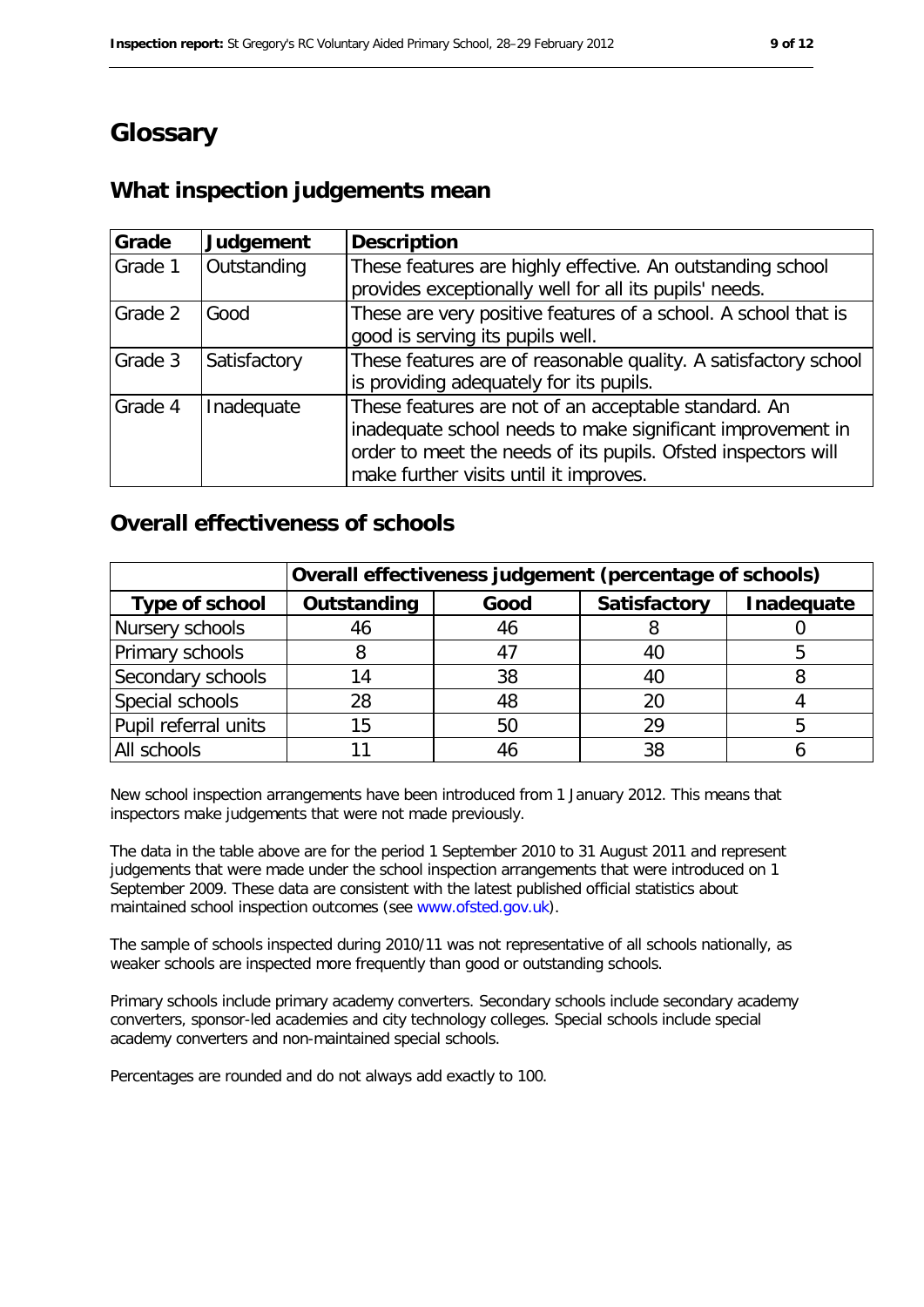# **Common terminology used by inspectors**

| Achievement:                  | the progress and success of a pupil in their learning and<br>development taking account of their attainment.                                                                                                           |
|-------------------------------|------------------------------------------------------------------------------------------------------------------------------------------------------------------------------------------------------------------------|
| Attainment:                   | the standard of the pupils' work shown by test and<br>examination results and in lessons.                                                                                                                              |
| Behaviour                     | how well pupils behave in lessons, with emphasis on their<br>attitude to learning. Pupils' punctuality to lessons and their<br>conduct around the school.                                                              |
| Capacity to improve:          | the proven ability of the school to continue improving based<br>on its self-evaluation and what the school has accomplished<br>so far and on the quality of its systems to maintain<br>improvement.                    |
| Leadership and<br>management: | the contribution of all the staff with responsibilities, not just<br>the governors and headteacher, to identifying priorities,<br>directing and motivating staff and running the school.                               |
| Learning:                     | how well pupils acquire knowledge, develop their<br>understanding, learn and practise skills and are developing<br>their competence as learners.                                                                       |
| Overall effectiveness:        | inspectors form a judgement on a school's overall<br>effectiveness based on the findings from their inspection of<br>the school.                                                                                       |
| Progress:                     | the rate at which pupils are learning in lessons and over<br>longer periods of time. It is often measured by comparing<br>the pupils' attainment at the end of a key stage with their<br>attainment when they started. |
| Safety                        | how safe pupils are in school, including in lessons; and their<br>understanding of risks. Pupils' freedom from bullying and<br>harassment. How well the school promotes safety, for<br>example e-learning.             |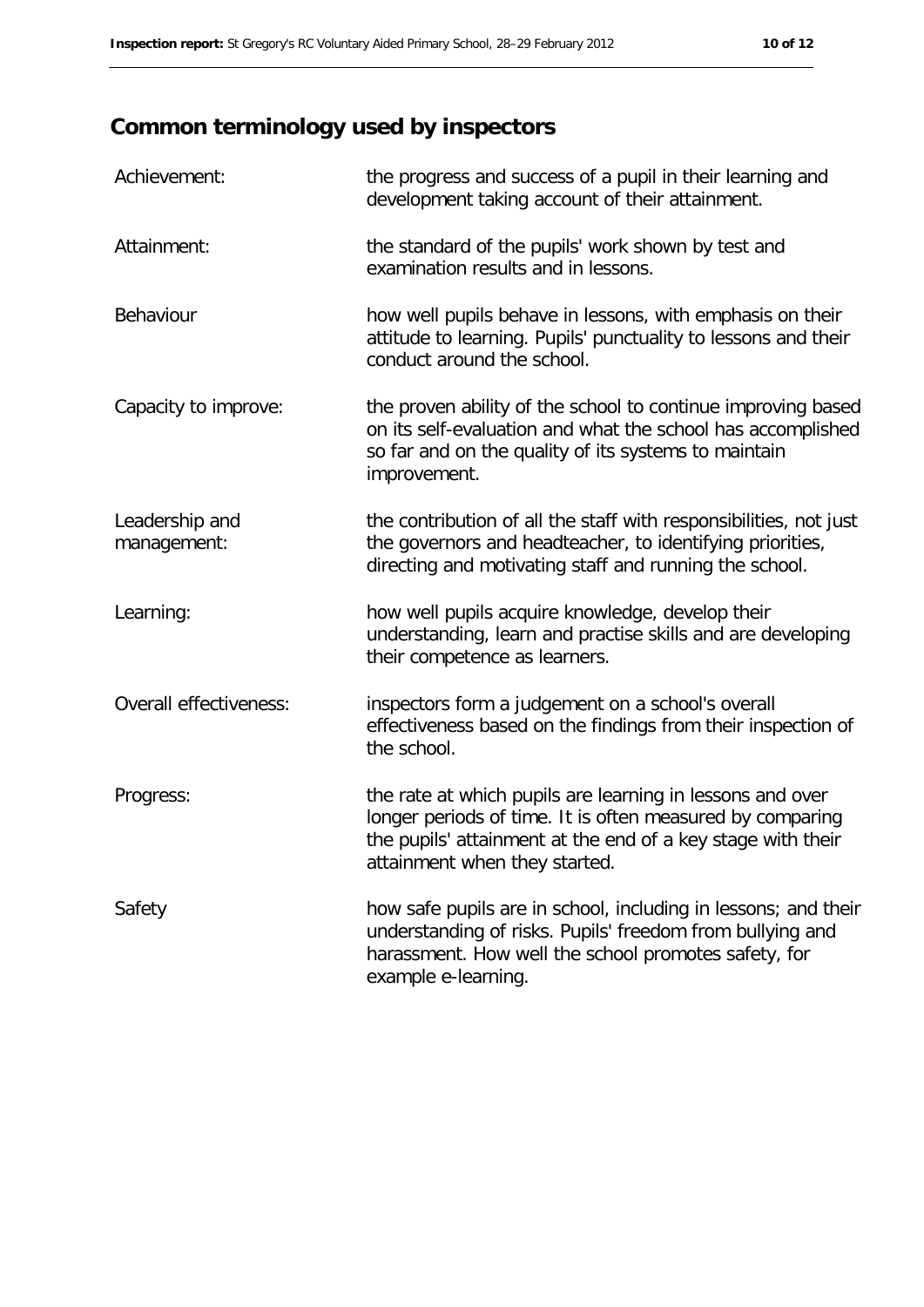#### **This letter is provided for the school, parents and carers to share with their children. It describes Ofsted's main findings from the inspection of their school.**



1 March 2012

Dear Pupils

#### **Inspection of St Gregory's RC Voluntary Aided Primary School, South Shields NE34 6DZ**

I want to thank all of you for the extremely friendly welcome that you gave us when we inspected your school. We found the time we spent talking with you, your teachers and other adults extremely enjoyable and rewarding. You go to an outstanding school. Your responses both the questionnaire you filled in and to our conversations show that you agree with our findings that your school is outstanding.

You make excellent progress and reach high standards because you work hard and receive excellent teaching. You are very well prepared for the future. Your school is extremely well led and managed and all staff, including the governors, do all they can to help your learning. Almost all of you feel very safe and secure and think the school's curriculum gives you exciting learning experiences. Every single one of you said that behaviour was good.

In order to help you to do even better and to improve the school further, we have asked the school's leaders, teachers and governors to:

- make sure that all your activities are matched to what you can do all of the time
- **a** always tell you exactly how to improve your work.

I am sure you will all want to help make your school even better by continuing to work hard and playing together well.

Yours sincerely

Frank Cain Lead inspector